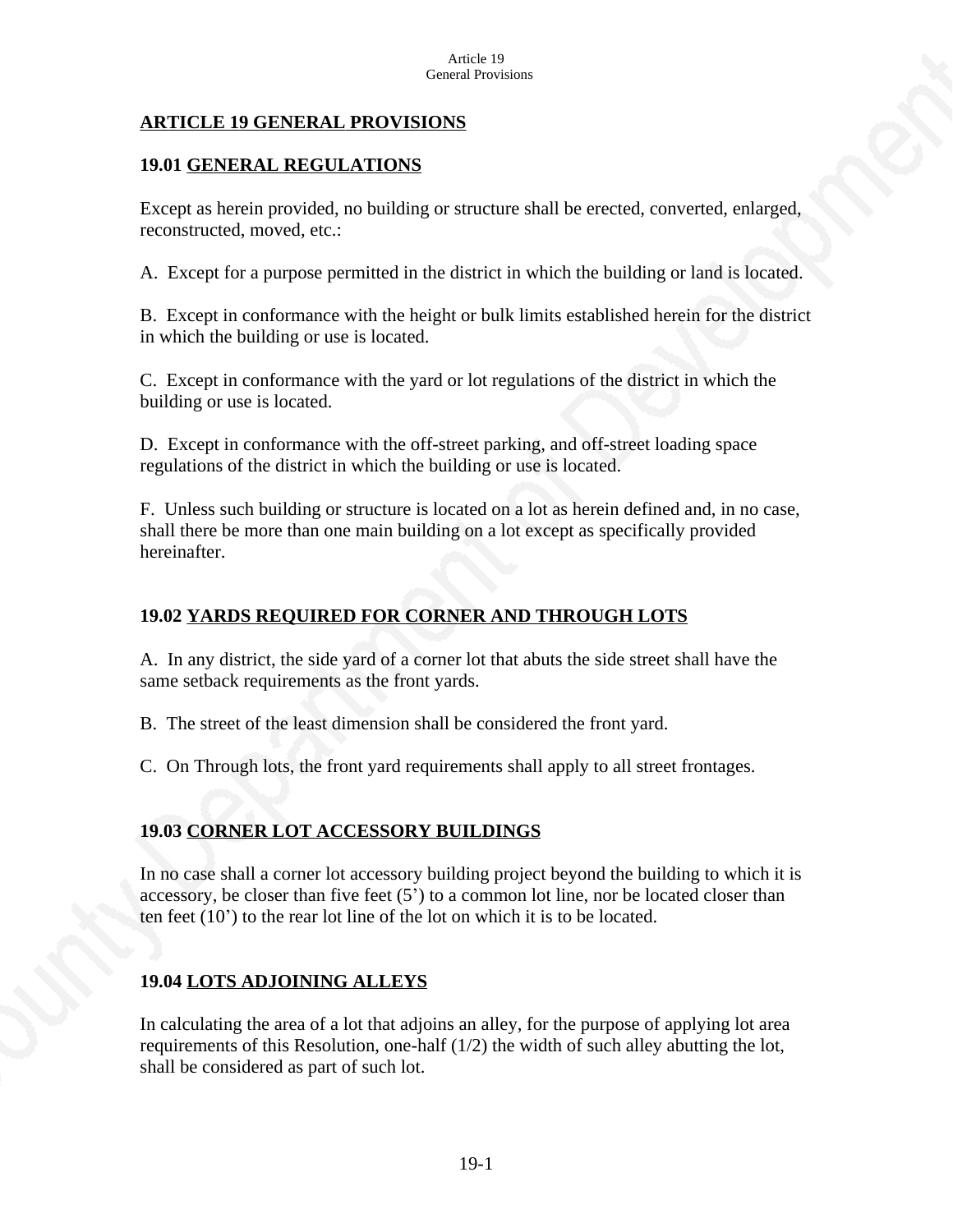### **19.05 ACCESSORY BUILDINGS**

A. In any residential zone, no garage or other accessory building shall be erected within the front yard.

B. No garage or accessory building shall be constructed in the required side yards except that a garage or accessory building erected entirely to the rear of the main dwelling, may not be located less than five feet (5') from the side or rear lot line or any dedicated easement.

C. No detached garage or accessory building in the residential and business districts shall exceed the height of the main building.

D. All applications for accessory building permits shall be accompanied by a site plan as required under Section 21.02.

## **19.06 HEIGHT OF FENCES**

A. Front, Side and Rear Fences: In any residential (R Districts) and A-1 Districts, fences constructed within a front, side or rear yard shall not be higher than six feet (6'). In all other districts, such fences shall not exceed eight feet (8') in height.

B. Planting, Fences, and Walls in the Front Yard: No fence, wall or hedge planting shall interfere with visibility from a driveway. The Enforcing officer is hereby empowered to cause all such obstructions to be moved in the interest of the public safety.

## **19.07 REMOVAL OF SOIL, SAND OR OTHER MATERIAL**

The use of land for the removal of topsoil, sand or other material, other than materials from basement excavations, is not permitted in any zone unless otherwise provided. When permitted as a conditional use, a bond or letter of credit will be required to assure that such removal will not cause stagnant water to collect or leave the surface of the land in an unstable condition, unfit for the growing of turf, or for other land uses permitted in the district in which such removal occurs.

### **19.08 WATER RETENTION AND DETENTION**

No approved drainage or detention/retention structures, including but not limited to ponds, pipes, channels, inlet and outlet structures or other devices may be modified, blocked, added, removed or altered in any way without the written consent of the Miami County Engineer's Office. All such structures shall be maintained by the appropriate private entity or combination of private entities, i.e. homeowner's association, condo association, developer, property owner or any such applicable entity, in a fashion so as to function as originally designed and approved. Such maintenance shall include, but is not limited to, periodic mowing, cleaning, and re-grading to meet the approved design grades. In addition, no plantings, landscaping, structures, fencing, or other devices shall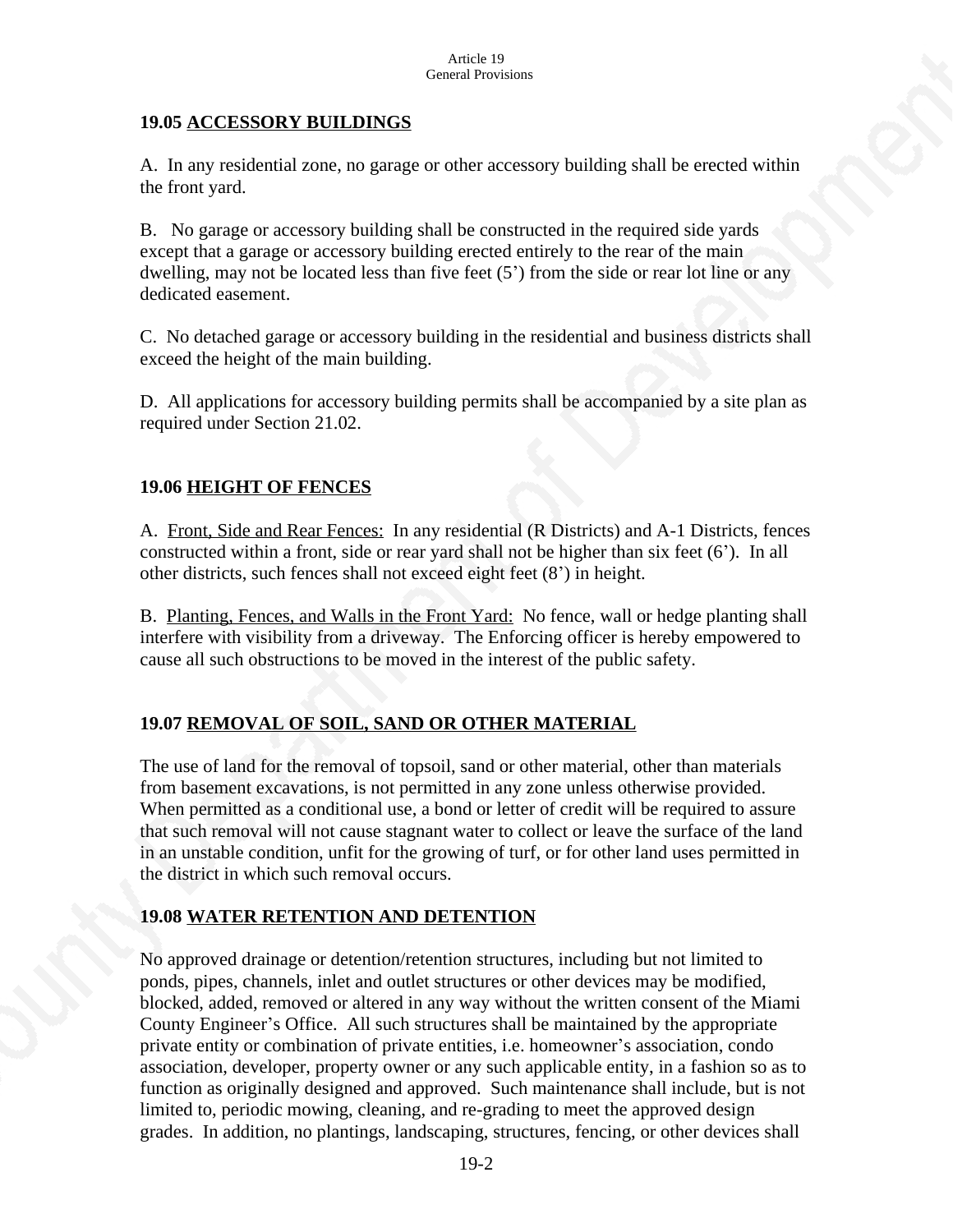be allowed in an approved retention/detention area without the written consent of the Miami County Engineer's Office. The provisions of Section 19.08 shall not apply to any agricultural use as defined by ORC Section 303.01.

### **19.09 ESSENTIAL SERVICES**

Essential services shall be allowed in any district insofar as permitted, authorized or regulated by law or other Resolutions. Buildings required by a public utility in conjunction with an essential service, may be permitted in any district when approved by the Planning Commission. In granting such permission, the Planning Commission shall consider the location, size, use, and effect such building will have upon adjacent land and buildings.

## **19.10 EXTERNAL EFFECTS**

No land, building, or structure in any district shall be used or occupied in any manner so as to be unsightly or create any dangerous, injurious, noxious, or otherwise objectionable vibration; smoke, dust, fumes, odor, or other forms of air pollution; heat, cold, or dampness; electrical or electronic disturbances; nuclear radiation; or any other condition detrimental to persons or property not located on the premises on which such building, structure or use is located. Such uses, when lawfully permitted under the provisions of this Resolution, shall be operated in a manner so as to insure that the property rights of all other parcels of land will not be adversely affected to the extent of reducing the enjoyment of property rights thereon.

## **19.11 OUTDOOR STORAGE AND WASTE DISPOSAL**

Every use shall be operated in accordance with the following provisions:

A. No highly flammable or explosive liquids, solids or gases shall be stored in bulk above ground except in a Light or Heavy Industrial District. Tanks or drums of fuel directly connected with heating devices or appliances located on the same lot are excluded from this provision.

B. All outdoor storage facilities for fuel, raw materials and products shall be enclosed or concealed by a fence or wall.

C. No materials or wastes shall be deposited upon a lot in such form or manner as to allow such materials or wastes to be transferred off the lot by wind, flood or natural causes or forces.

D. All materials or wastes which might cause fumes or dust, or which constitute a fire hazard, or which may be edible or attractive to rodents or insects shall not be stored outdoors, except in closed containers constructed of an impervious material.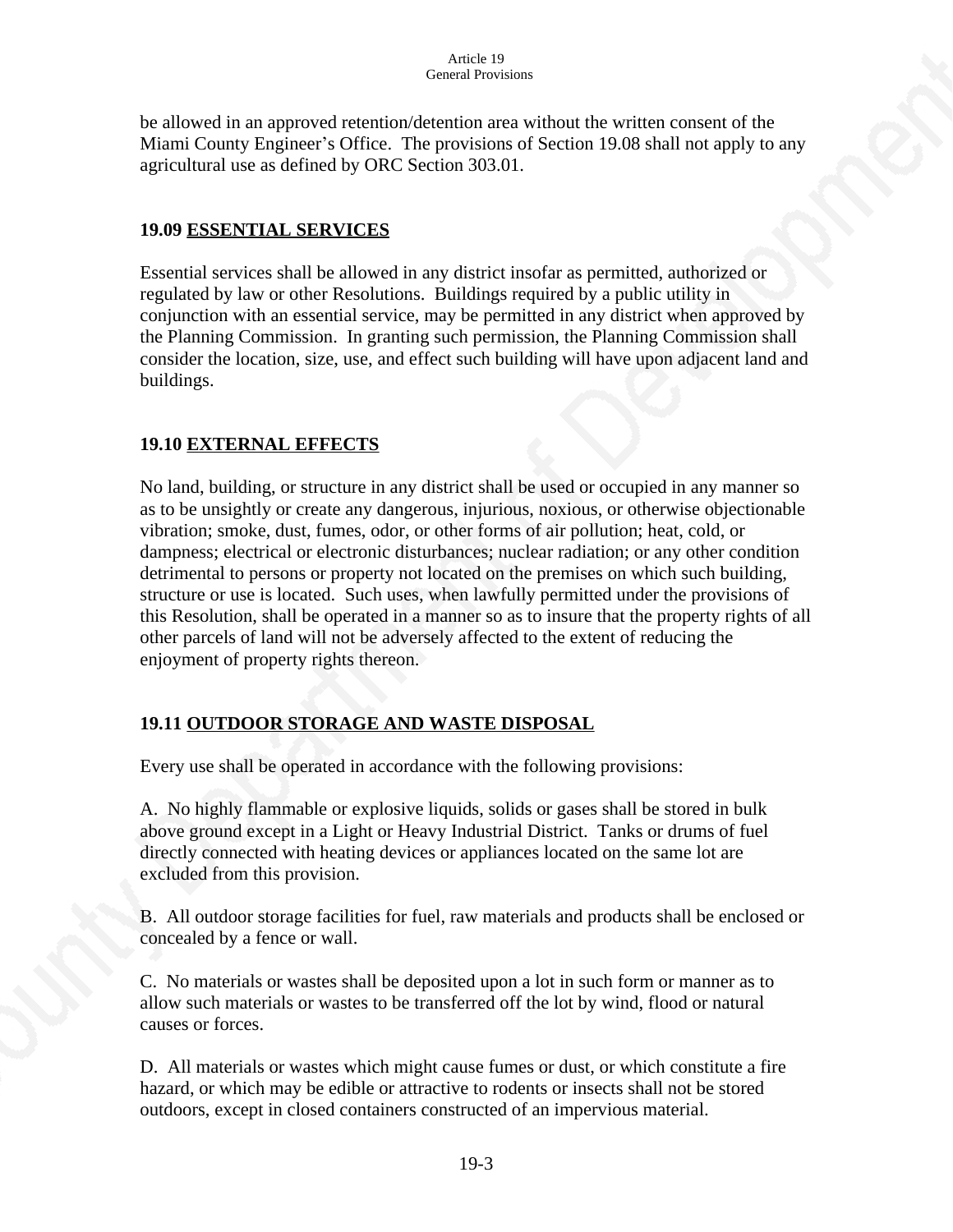## **19.12 PROJECTIONS INTO REQUIRED YARDS**

A. Chimneys, flues, sills, pilasters, cornices, caves, gutters, roof overhangs, and other similar features may project into a required side yard a maximum of twelve (12) inches.

B. No structure may be constructed, placed or projected into a required front yard.

C. No structure may project into a required side yard except that, where a single lot under one ownership existed in a residential district at the time of passage of this resolution, and such lot is of insufficient width to meet the side yard requirements of this Resolution, the Board of Appeals may grant a minimum variance to permit the construction of a one-family residence.

# **19.13 EXCEPTIONS TO HEIGHT LIMITATIONS**

Chimneys, domes, spires, necessary mechanical appurtenant, and radio and television towers may exceed district height limitations, provided:

A. Public or semi-public service buildings, hospitals, institutions, or schools, where permitted, may be erected to a height not exceeding ninety feet (90') when the required side and rear yards are each increased by one foot (1') for each foot of additional building height above the height regulations for the district in which the building is located.

B. Commercial radio and television towers shall be located centrally on a continuous parcel having a dimension at least equal to the height of the tower measured from the center of the base of the tower to all points on each property.

C. Radio towers for licensed amateur radio stations, which exceed the allowable height of structures in the residentially zoned districts, shall be limited in height from their base to the distance from the base to the nearest property line.

## **19.14 TEMPORARY USES**

In any district, subject to the conditions stated below, the Enforcing officer may issue a permit for the following temporary uses. The fee to be established shall be a uniform fee determined by resolution of the Board of County Commissioners for the specified time as stated in the application. All applications for temporary use permits shall be accompanied by a site plan as required under Section 21.02.

A. Temporary office buildings, or yard for construction material or equipment, provided such use is adjacent to the construction site. Each permit shall be valid for one (1) year and may be renewed if conditions warrant such renewal.

B. Temporary office incidental and necessary to real estate sales and rentals. Each permit shall be valid for a period of two (2) years and may be renewed for two (2) additional years if conditions warrant such renewal. In no instance should a temporary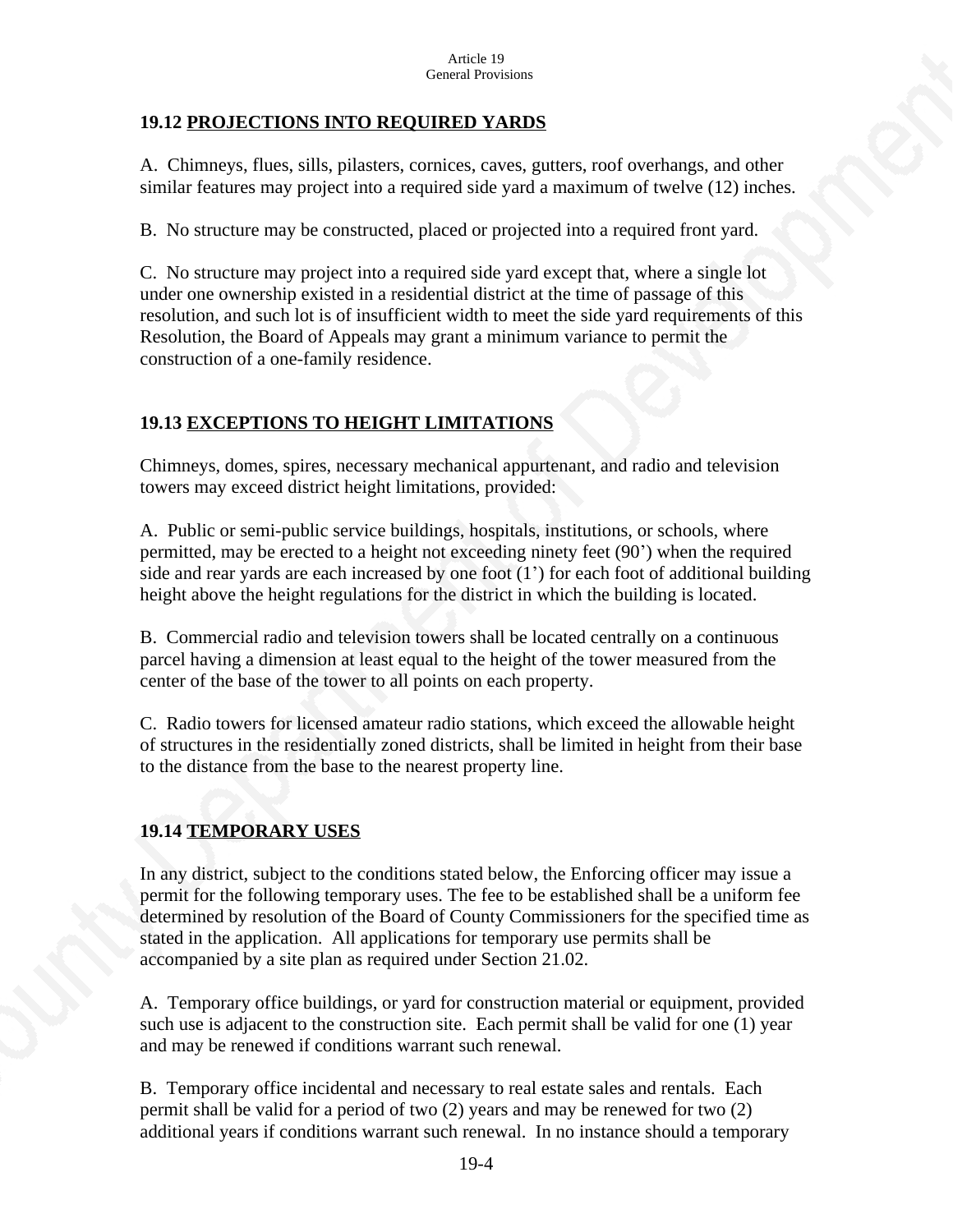office be located in a structure used for human habitation.

C. Building and yard locations shall be subject to such conditions and safeguards as the Enforcing Officer may deem necessary to preserve the character of the surrounding area.

D. Gathering under canvas or in the open for a religious service, show, meeting, exhibition, bazaar, carnival, or circus, except that, if located within four hundred (400) feet of any residential area, no permit will be issued unless there is first filed with the Enforcing Officer the written consent of the owners of sixty percent (60%) of all residentially used property with four hundred (400) feet of location of such gathering. Temporary permit may be issued for up to thirty (30) days.

E. Temporary signs in accordance with Section 20.06.

F. Temporary Mobile Home: A mobile home located in the R-1, F-1, A-1, or A-2 district when its intended use is of a temporary nature as interim living quarters until such time as construction or reconstruction of a detached one-family dwelling is completed. Before issuance of a temporary permit, the applicant must submit to the office of the Enforcing officer:

- 1. Health Department approval,
- 2. A bond or letter of credit may be required in the amount of five hundred dollars (\$500) to secure the cost of removal of the temporary mobile home under the provisions of this section,
- 3. A plot plan indicating placement of both the permanent dwelling and the temporary mobile home.
- 4. Construction/reconstruction plans of the proposed detached one-family dwelling and have said plans approved by the Building Inspector.

Location of the temporary mobile home shall be exempt from the applicable yard requirements during the length of the temporary permit. The Enforcing officer shall determine location in regards to property lines and right-of-way. The temporary permit shall be valid for eighteen (18) months with construction to commence within ninety (90) days after issuance of the required permits. Any request for extension of the eighteen (18) month period must be made to the Board of Appeals for its consideration as a conditional use. Said mobile home must be removed within thirty (30) days after completion of the permanent unit. Completion date will be the final inspection of the dwelling by the Building Inspector. No request hereunder will be accepted for consideration within the F-1, Flood Plain District, unless the applicant has furnished a valid written favorable recommendation thereto by the Miami Conservancy District and complies with the Flood Damage Prevention Regulations of Miami County, Ohio.

G**.** Temporary parking lots when such a parking lot has been approved by the County Engineer's Office and the Miami County Planning Commission. Each permit shall be valid for a period not exceeding 18 months. Only one (1) such permit shall be issued per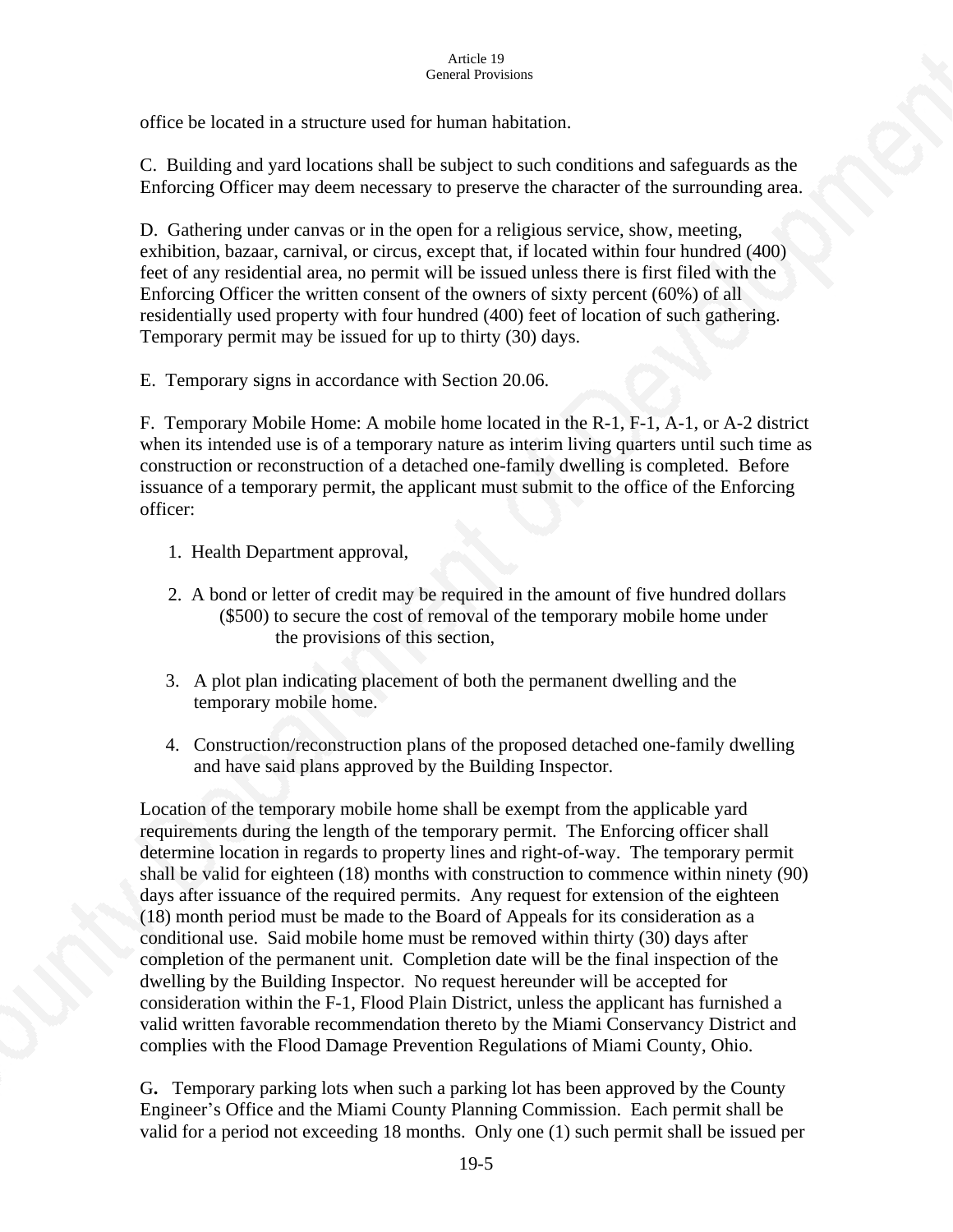parking lot.

### **19.15 MAJOR STREET SETBACKS**

Any building or structure shall hereafter be constructed in accordance with the required front yard setback in the district in which it is to be located, measured from the required right-of-way line of a proposed or existing arterial or collector street designated as such on the official Thoroughfare Plan.

### **19.16 OFF-STREET LOADING REGULATIONS**

On the same premises with every building structure or part thereof, erected and occupied for commerce, industry, public assembly, or other uses involving the receipt of distribution by vehicles of materials or merchandise, there shall be provided and permanently maintained adequate space for standing, loading, and unloading services in order to avoid undue interference with public use of the streets or alleys in conformance with the following:

### A. General Provisions:

 1. Screening: Off-street loading spaces that adjoin or are across a street or alley from property zoned for any residential use shall have a dense evergreen planting, fence, masonry wall, or such other screening, as may be determined by the Planning Commission. The Planning Commission shall also determine the height, location, and density of screening used to provide adequate protection to adjoining property.

2. Entrances and Exits: Off-street loading spaces shall be provided with entrances and exits not less than twelve feet (12') in width and so located as to minimize traffic congestion.

3. Dimensions: Each off-street loading space shall be not less than ten (10) feet in width, twenty-five feet  $(25')$  in length, and fifteen feet  $(15')$  in height, exclusive of access drives.

4. Projection into Yards: Off-street loading space may occupy all or any part of any required rear yard space.

B. Amount of Loading Space Required: Adequate amounts of off-street loading space shall be provided. An area adequate for maneuvering, ingress and egress shall be provided in addition to required loading space.

### **19.17 OFF-STREET PARKING REGULATIONS**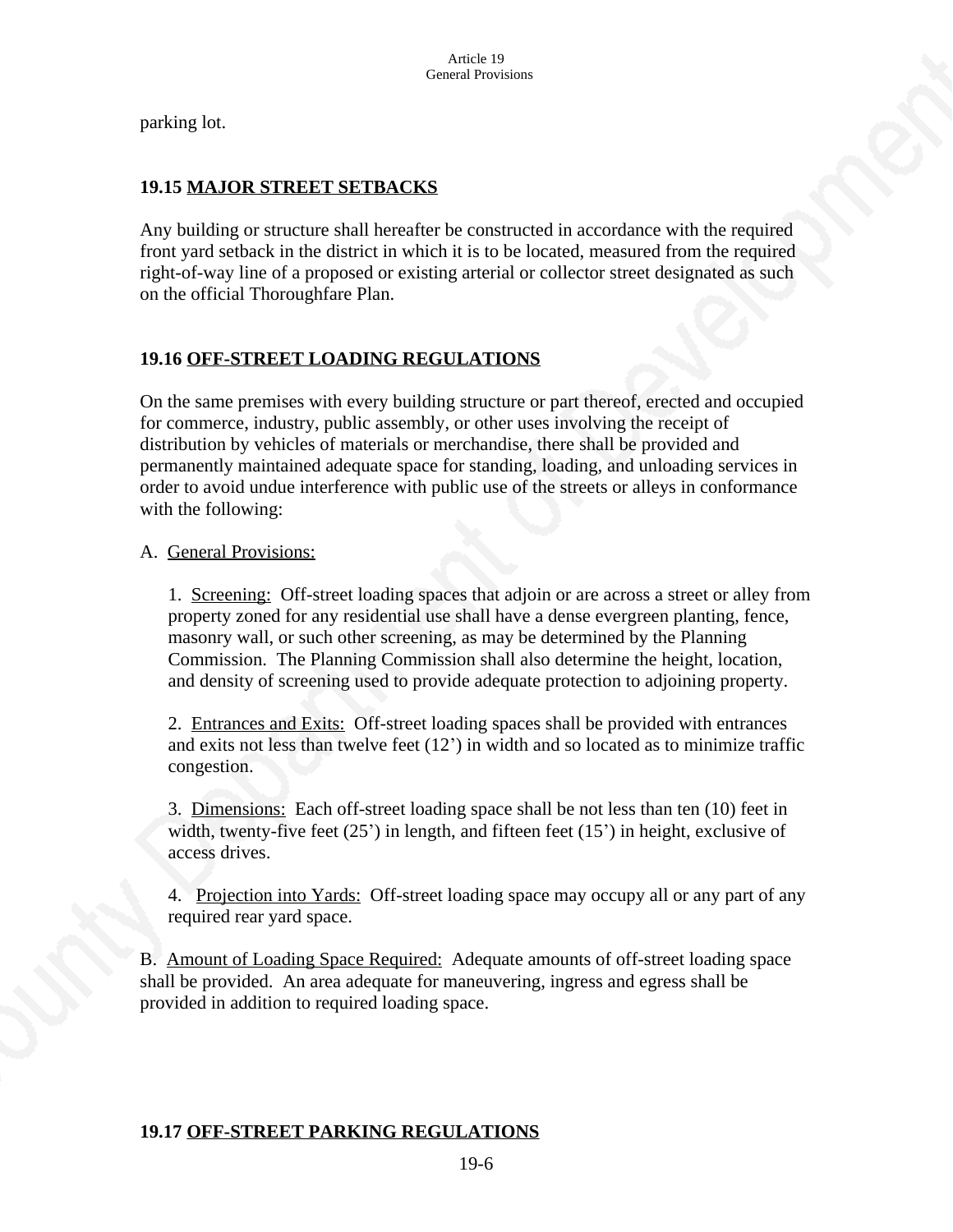Hereafter, no building shall be erected or altered, and no land used, unless there is provided adequate off-street parking space or spaces for the needs of tenants, personnel, and patrons together with means of ingress or egress.

### A. General Provisions:

 1. Residential off-street parking spaces are designed and shall be used only for the parking of passenger type vehicles. Such spaces shall consist of a parking strip, driveway garage, or combination thereof, and shall be located on the premises they are intended to serve.

2. Any area once designed as required off-street parking shall never be changed to any other use, unless and until equal facilities are provided elsewhere.

3. Off-street parking existing at the effective date of this Resolution in connection with the operation of an existing building or use shall not be reduced to an amount less than hereinafter required for a similar new building or new use.

4. Two or more building or uses may collectively provide the required off-street parking in which case the required number of parking spaces shall not be less than the sum of requirements for the several uses computed separately.

5. Where operating hours of buildings do not overlap, the Board of Appeals may grant an exception to allow the dual function of off-street parking spaces.

6. The storage or sale of merchandise or the repair of vehicles is prohibited on required off-street parking spaces.

7. For those uses not specifically mentioned, the requirements for off-street parking facilities shall be in accord with a use the Board of Appeals considers as being similar in type.

8. A suitable means of vehicular ingress and egress to premises used for parking shall be provided and shall open directly from and to a public street, alley or highway. The width of any exit or entrance adjoining property or opposite property zoned for residential uses shall be approved by the County Engineer or Planning Commission prior to obtaining any permit therefore. The County Engineer or Planning Commission may require the owner to provide acceleration and/or deceleration lanes where traffic volumes indicate the need. Fencing, wheel stops, or other physical barriers shall be provided for all boundaries of the parking area except at points of ingress and egress to prevent encroachment of vehicles.

9. All parking lots shall be surfaced with a hard or semi-hard dust free surface in conformance with the standards of the County Engineer.

10. If the parking lot is to be open for use after dark, it shall be provided with not less than two (2) lumens of light per square foot of parking lot surface. Lights shall be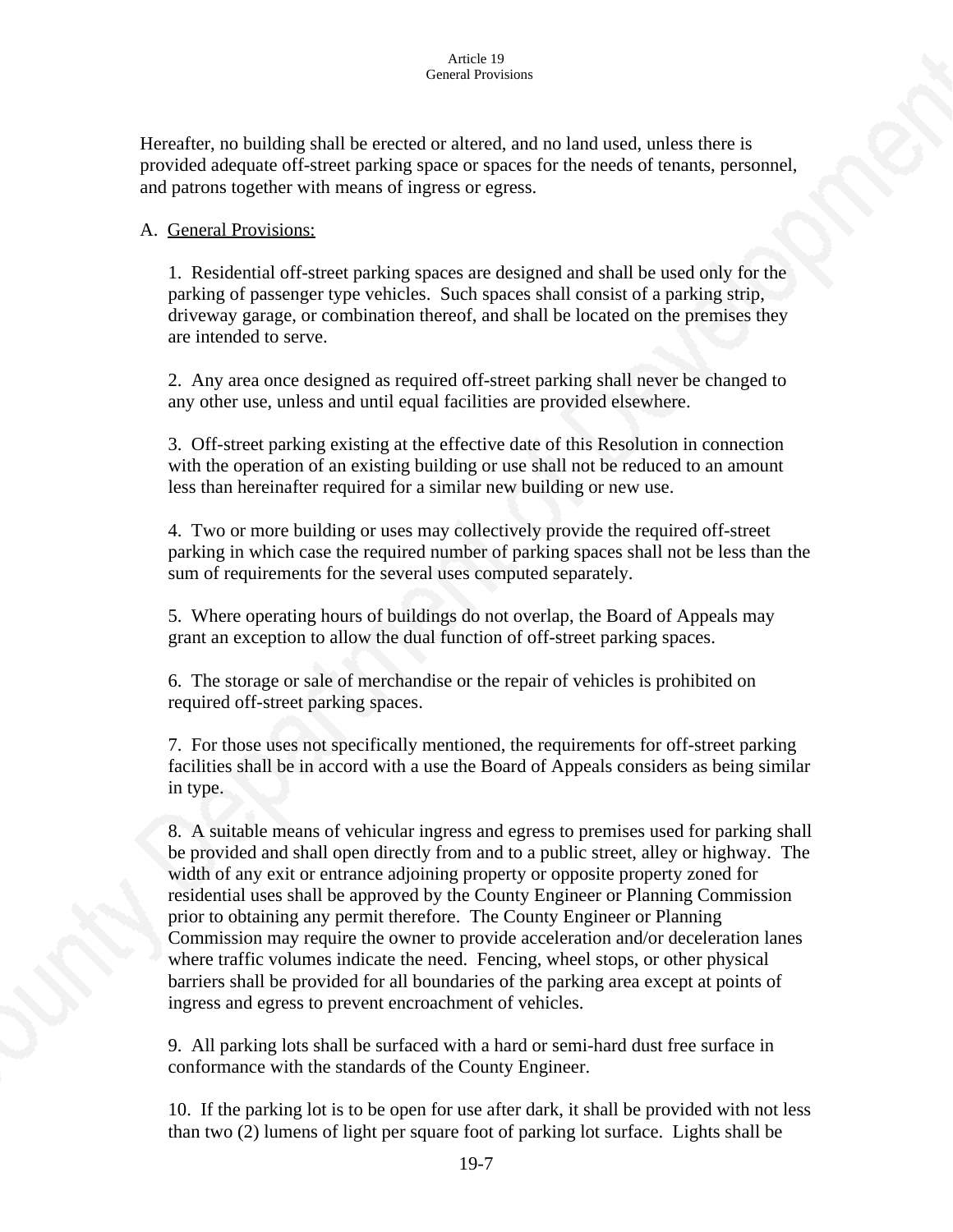shielded so as not to shine directly or in an offensive manner on adjoining residential property.

11. When a parking lot abuts a residential zone, they shall be permanently maintained along such boundary, screening as provided in Section 19.18.

12. Prior to constructing an accessory parking lot, the owner or person in charge of the land to be used for parking, shall submit a plot plan, according to Section 21.02), to the Enforcing Officer, who will submit same to the Planning Commission, County Engineer, and other agencies for their consideration and recommendations. Such plot plan shall show the boundaries of the property, location of adjacent houses, parking spaces, circulation patterns, drainage plan and construction plan for boundary walls and planting plan. The circulation patterns shall include adequate barriers to prevent the cross cutting of the parking area.

13. The Board of Appeal may permit accessory parking within an adjacent lot zoned for residential uses, providing:

(a) Such lot is necessary for the public convenience and will not have an adverse effect on adjacent properties.

(b) A public hearing is held in accordance with the procedure given in Section 21.08.

(c) All provisions of Section 19.17 of this Resolution are complied with.

(d) No parking shall be permitted between the street line and the building line prevailing in the zone in which the proposed parking area is to be located. The resulting open area shall be planted in grass, or otherwise landscaped to create a permanent green area.

(e) A dense evergreen planting with a minimum height of four (4) feet and a mature height at least five feet six inches (5'6"), or a solidly constructed decorative fence shall be permanently maintained along the mutual boundary of the restricted accessory parking area and adjacent land zoned for residential uses except for the portion of such boundary located within a required front yard.

(f) Whenever a lot located in a residential zone is used for accessory parking purposes and is located across the street from residentially zoned land, that portion of the lot used for parking purposes shall be screened from the street as specified in paragraph 5 above except for access drive. Such screening shall be placed along the setback line.

(g) Ingress and egress for vehicles to any premises used for parking under conditional use permit by the Board of Appeals shall be by means of streets or alleys through businesses or industrial areas, not by means of streets or alleys through residential areas.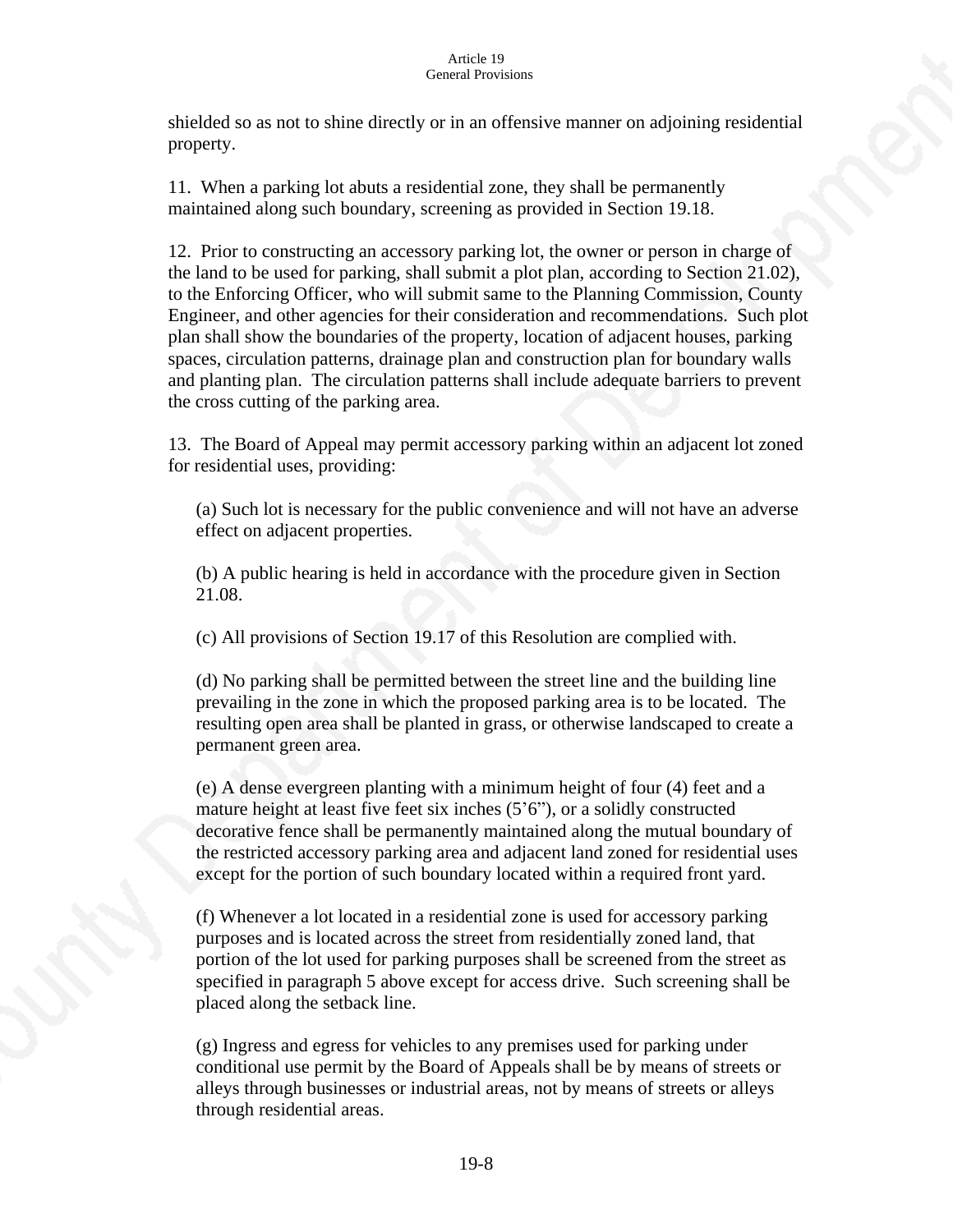14. Drive-In Service Establishments: Establishments that, by their nature, create periodic lining up of customers in automobiles waiting to be serviced shall provide off-street areas for these waiting customers. Those establishments that can normally serve their customers in three (3) minutes or less shall provide at least five (5) offstreet waiting spaces per window. Where normal customer servicing time is greater than three (3) minutes per car, additional spaces shall be provided on the basis of one (1) additional space per additional minute of waiting time. Quick Auto Wash shall provide at least ten (10) off-street waiting spaces.

15. Barriers to Encroachment: No off-street parking, storage, or display of vehicles for sale or rent shall be permitted within any required yard.

B. Amount of Off-Street Parking Space required: The amount of required off-street parking spaces for new uses or buildings, additions thereto, and additions to existing buildings shall be determined in accordance with the following minimum parking provisions, provided that no parking area shall project into a required front yard in any district.

1. One-Family Dwelling: Two spaces for each family unit plus one space for each roomer, one of which may project into the required front yard.

2. Two-Family Dwelling: Two parking spaces for each family, plus one space for each of two roomers, one of which may project into the required front yard.

3. Multi-Family: Two parking spaces per dwelling unit plus one space for each employee.

4. Apartment Hotel: One space per apartment, plus one for each employee.

5. Housing for the Elderly: One parking space for each two units, plus one space for each employee.

6. Boarding House: One parking space for each sleeping room.

7. Hotel or Motel: One parking space per unit, plus one for each employee.

8. Church: One parking space for each three seats in the main auditorium.

9. Hospital: One for each two beds, plus one for each staff doctor and one for each two full time employees on shift, including nurses.

10. Sanitarium, Convalescent Home, or Children's Home: One for each two beds, plus on for each two employees.

11. Elementary and Junior High School: One parking space for each employee, plus one parking space for each 80 square feet in the main auditorium not containing fixed seats, or one space for six fixed seats in the main auditorium, whichever is greater.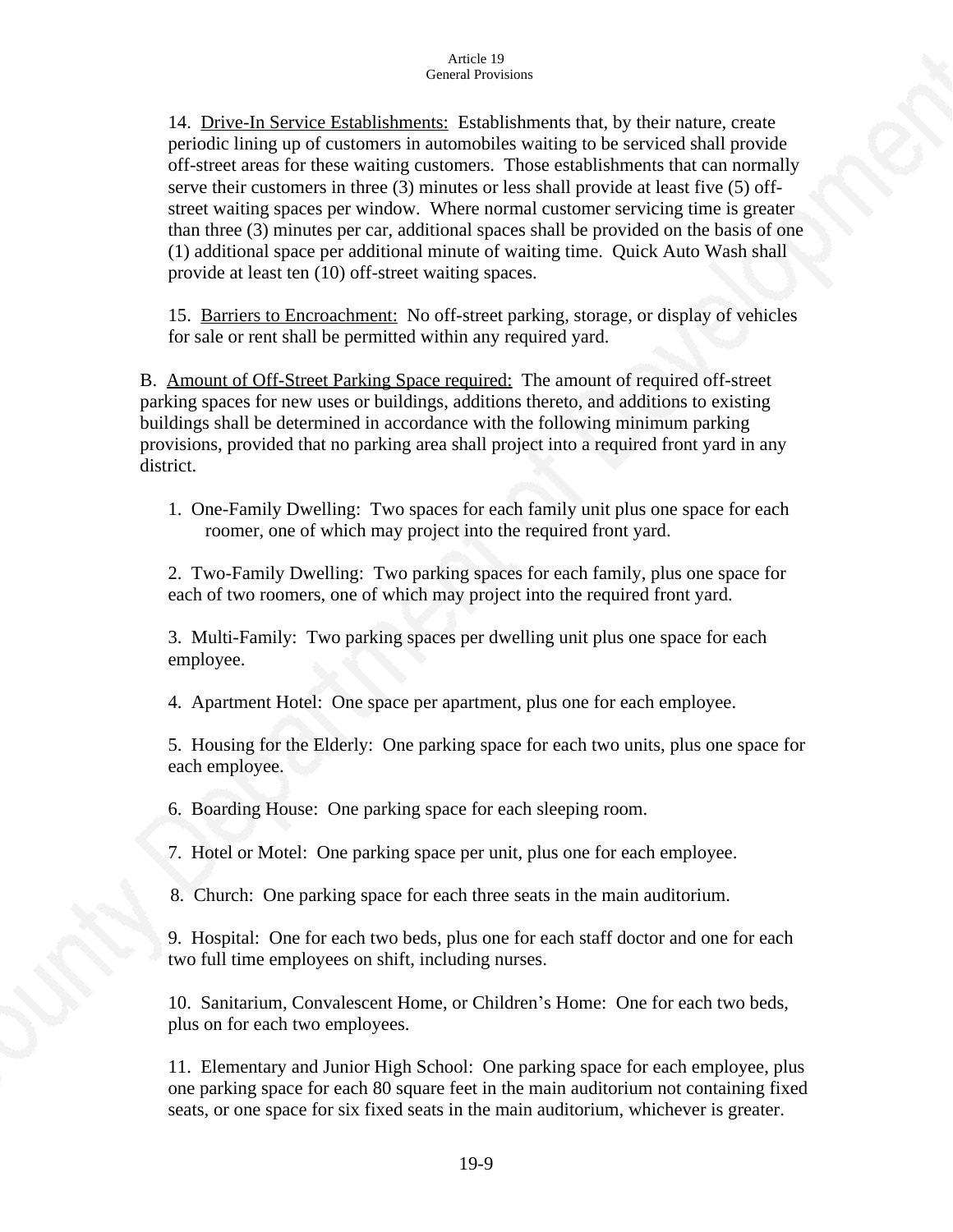12. Senior High School: One parking space for each employee, plus one parking space for each ten students, one parking space for each 80 square feet of floor area in the main auditorium not containing fixed seats, or one parking space for each six fixed seats in the main auditorium, whichever is greater.

13. College and Business University: One for each two employees, plus one for each three students.

14. Libraries, Museums, or Art Galleries: One for each 600 square feet of floor area, plus one square foot for each four employees.

15. Post Office: One for each 500 square feet of floor area, plus one for each three (3) employees.

16. Private Club and Lodge: One parking space for each three (3) persons allowed by fire, health, or building code.

17. Bowling Alley: Five (5) parking spaces for each alley.

18. Public Golf Course: Six (6) parking spaces for each golf hole, plus one space for each employee.

19. Sports Arena, Auditorium, Theater, or Assembly Hall, other than in schools: One (1) parking space for each four (4) persons allowed by the fire code up to 1000 seats, plus one (1) parking space for each three (3) persons allowed by the fire code over 1000 seats, plus one (1) for each two (2) employees.

20. Professional Offices, Medical Clinics: One (1) parking space for each 150 square feet of floor area: provided that an office, when used as a home occupation, shall provide one (1) parking space for each 100 square feet, or major fraction thereof, of office area in addition to that required for the residing family or families.

21. Office Building: One parking space for each 200 square feet of gross floor area excluding any floor space used for parking.

22. Bank, Dry Cleaning, Laundry, and Similar Service Business: One (1) parking space for each 250 square feet of floor area.

23. Drive-In Bank: Five (5) parking spaces for each teller window, plus one (1) for each employee if no inside customer service is provided.

24. Auto Service Station: Four spaces.

 25. Automobile Sales and Service Garage: One parking space for each 200 square feet of floor area in the main display room.

26. Used Car Lot: One space for each 1500 square feet of lot area.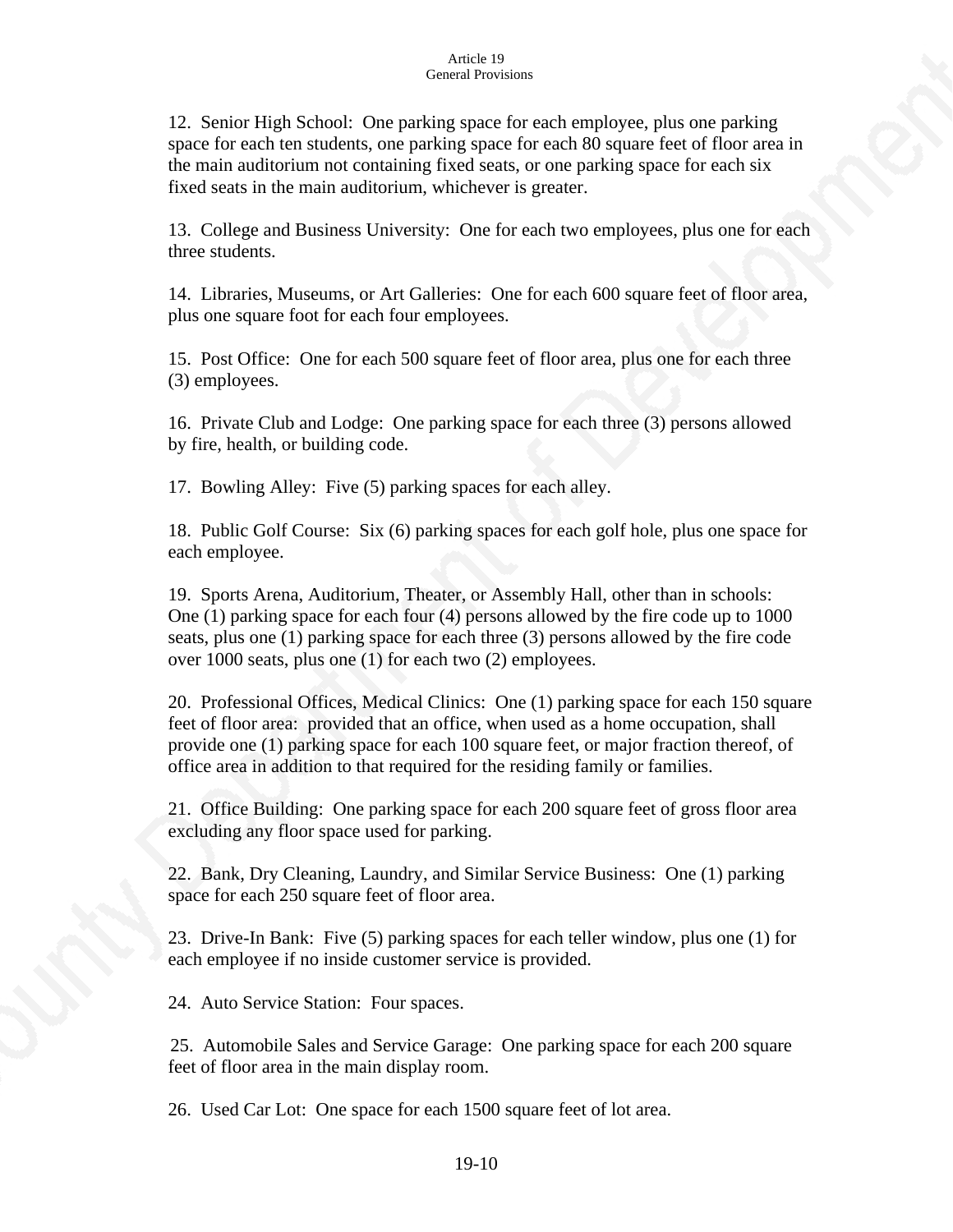27. Barber Shop and Beauty Parlor: One (1) parking space for each chair, plus one (1) for each employee.

28. Drive-In Eating Establishment: One (1) parking space for 60 square feet of floor area, but not less than 20 spaces.

29. Furniture and Appliances, Household Equipment, Decorator, Electrician, and Shoe Repair: One (1) parking space for each 800 square feet of floor area, plus one space for each two (2) employees.

30. Laundromat: One (1) space for each two (2) washing machines.

31. Mortuary or Funeral Home: One (1) parking space for each fifty (50) square feet of floor area in the slumber rooms, parlors, or individual service rooms.

 32. Restaurant, Tavern and Drive-In Eating Establishment with Inside Service: One (1) parking space for each four (4) seats, plus one (1) space for each two (2) employees.

 33. Retail Store: Including Rental Service Store: One (1) parking space for each 200 square feet of gross floor area, excepting a self-service establishment or supermarket shall provide one (1) parking space for each 100 square feet of gross floor area.

 34. Contractor's Yard or Plant Storage Yard: One (1) space for each three (3) employees.

 35. Warehouse and Wholesale Store: One (1) parking space for each 800 square feet of floor area.

 36. Manufacturing Plant or Research Laboratory: One (1) space for each one and one half (1 1/2) employees per largest work shift.

In the case of a use not specifically mentioned, the requirements for off-street parking shall be the same as for a similar use specifically mentioned. Similarity to be determined by the Enforcing officer.

## **19.18 SCREENING**

Hereafter no buildings or structures shall be erected, altered, or enlarged, nor shall land be used for any non-residential use on a lot that adjoins or faces any residential district until a plan for screening has been submitted and approved by the Planning Commission. No part of any building or structure shall be occupied, nor any land used, until all required screening, as provided for in this section, is in place.

A. Screening shall be provided for one or more of the following purposes: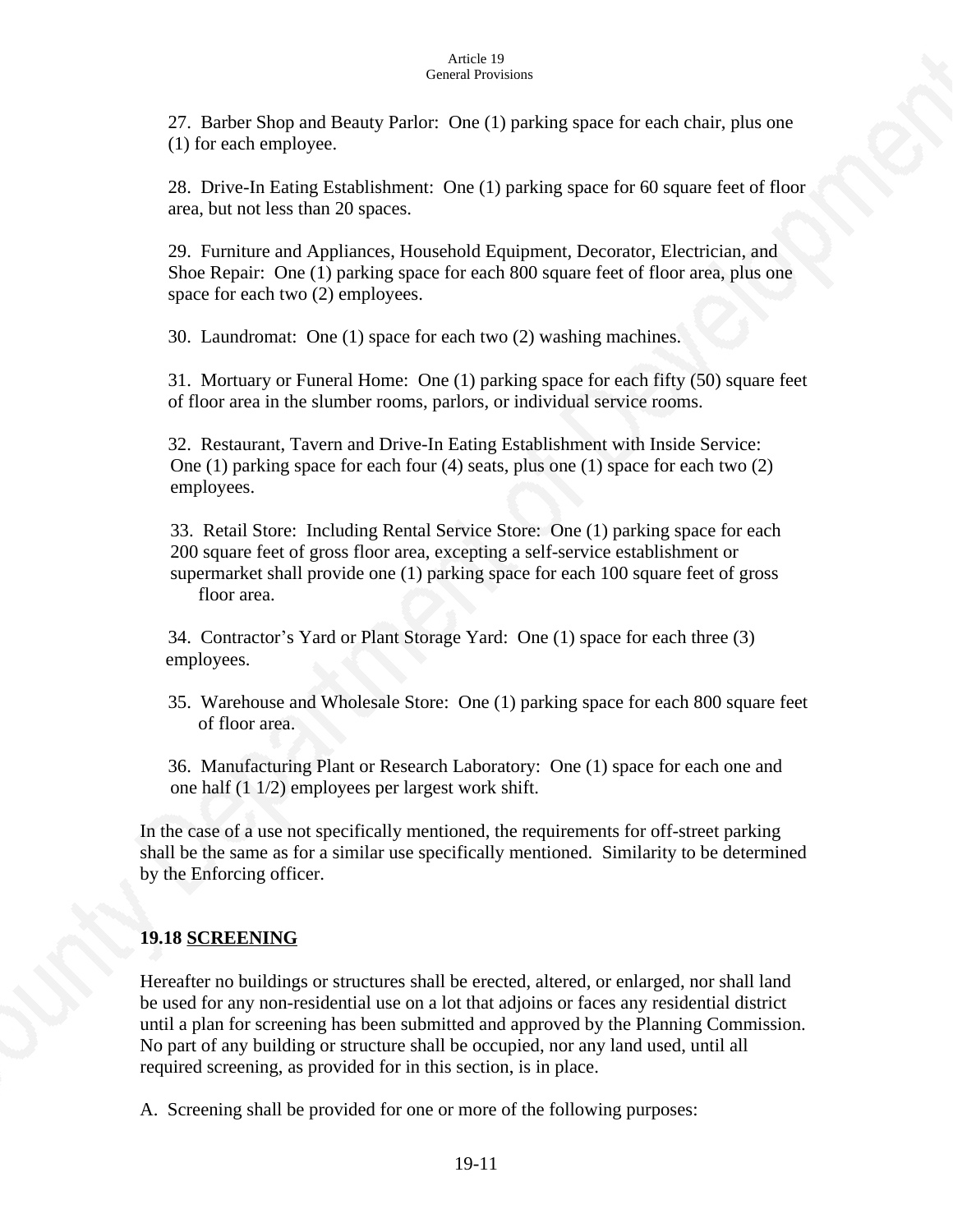1. Visual barrier to partially or completely obstruct the view of unattractive structures or activities.

- 2. As an acoustic screen to aid in absorbing or deflecting noise.
- 3. For the containment of debris and litter.
- B. Screening may be one of the following, or a combination of two or more:
	- 1. A solid masonry wall.
	- 2. A solidly constructed decorative fence.
	- 3. Louvered fence.
	- 4. Dense evergreen plantings.
	- 5. Deciduous trees and shrubs.

C. Whenever any non-residential use abuts a residential district, a visual screening wall, fence, or planting shall be erected or placed along such mutual boundary lines.

D. Visual screening walls, fences, or plantings shall be at least five feet, six inches (5'6") high, except in required front yards where maximum height shall meet the requirements of Section 19.06.

E. Screening for the purposes of absorbing or deflecting noise shall have a depth of at least fifteen feet (15') of dense plantings or a solid masonry wall in combination with decorative plantings.

F. Whenever required, screening is adjacent to parking areas or driveways, such screening shall be protected by bumper blocks, posts, or curbing to avoid damage by vehicles.

### **19.19 NON-CONFORMITIES**

Within the districts established by this Resolution or amendments that may later be adopted there, exist lots, structures, and uses of land and structures which were lawful before this Resolution was passed or amended, but are or may be prohibited, regulated, or restricted under the terms of this Resolution or future amendment. It is the intent of this Resolution to permit these non-conformities to continue until they are removed, but not to encourage their continuance. Such uses are declared by this Resolution to be incompatible with permitted uses in the districts involved. It is further the intent of this Resolution that non-conformities shall not be enlarged upon, expanded or extended, nor be used as grounds for adding other structures or uses prohibited elsewhere in the same district except by application from the property owner or lessee to the Board of Appeals for approval of specific plans.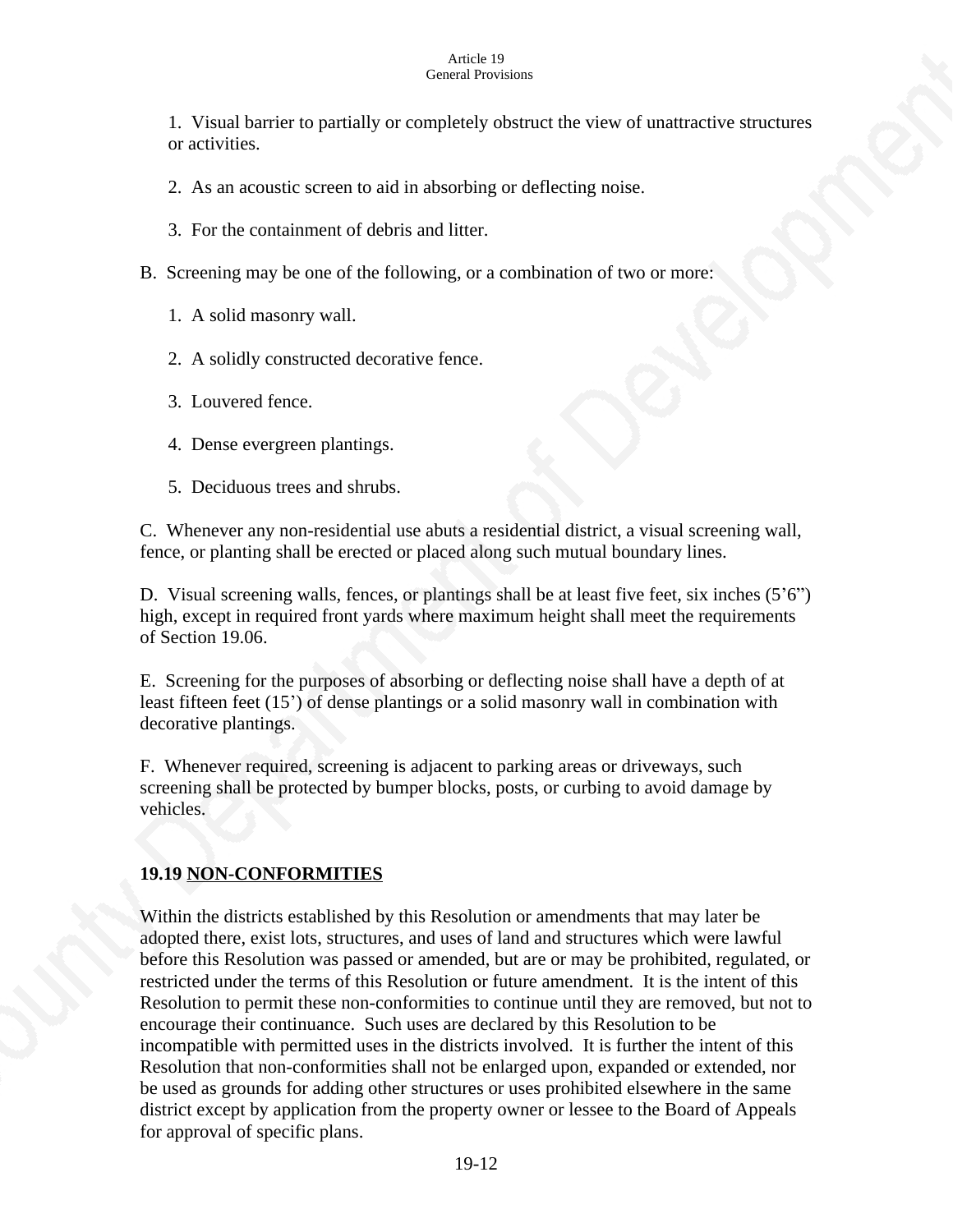To avoid undue hardship, nothing in this Resolution shall be deemed to require a change in the plans, construction or designated use of any building on which actual construction was lawfully begun prior to the effective date of adoption or amendment of this Resolution. Actual building construction is hereby defined to include the placing of construction materials in permanent position and fastened in a permanent manner. Where demolition of removal of an existing building has been substantially begun preparatory to rebuilding, such demolition or removal shall be deemed to be actual construction, provided that work shall be diligently carried on until completion of the building involved.

A. Non-Conforming Lots of Record: In any district in which single-family dwellings are permitted, not withstanding other limitations imposed by other provisions of this Resolution, a single-family dwelling and customary accessory building may be erected on any single lot of record at the effective date of adoption or amendment of this Resolution.

B. Non-Conforming Uses of Land: Where, at the effective date of adoption or amendment of this Resolution a lawful use of land exists that is made no longer permissible under the terms of this Resolution as enacted or amended, such use may be continued so long as it remains otherwise lawful, subject to the following provisions.

1. No such non-conforming use shall be enlarged or increased, nor extended to occupy a greater area of land that was occupied at the effective date of adoption or amendment Resolution except as provided.

 2. No such non-conforming use shall be moved in whole or in part to any other portion of the lot or parcel occupied by such use at the effective date of adoption or amendment of this Resolution.

 3. If any such non-conforming use of land is voluntarily discontinued for two (2) years or more, any future use of such land shall be in conformity with Section 303.01 to 303.25, inclusive of the Ohio Revised Code and this Resolution.

 4. Where a non-conforming use of the land, by the nature of the use, requires expansion or enlargement of the land area so used in order to continue in operation such as removal of sand, earth, stone, minerals, etc., continuance of such operations following the adoption or amendment of this Resolution shall be deemed a violation unless a conditional use for such purpose has been granted by the Board of Appeals.

C. Non-Conforming Structures: Where a lawful structure exists at the effective date of adoption or amendment of this Resolution that could not be built under the terms of this Resolution by reasons of area restrictions, lot coverage, building height, yards, or other characteristics of the structure of its location on the lot, such structure may be contained so long as it remains otherwise lawful.

D. Non-Conforming Uses of Structures: If a lawful use of a structure or of structure and premises in combination exists at the effective date of adoption or amendment of this Resolution, the lawful use may be continued so long as it remains otherwise lawful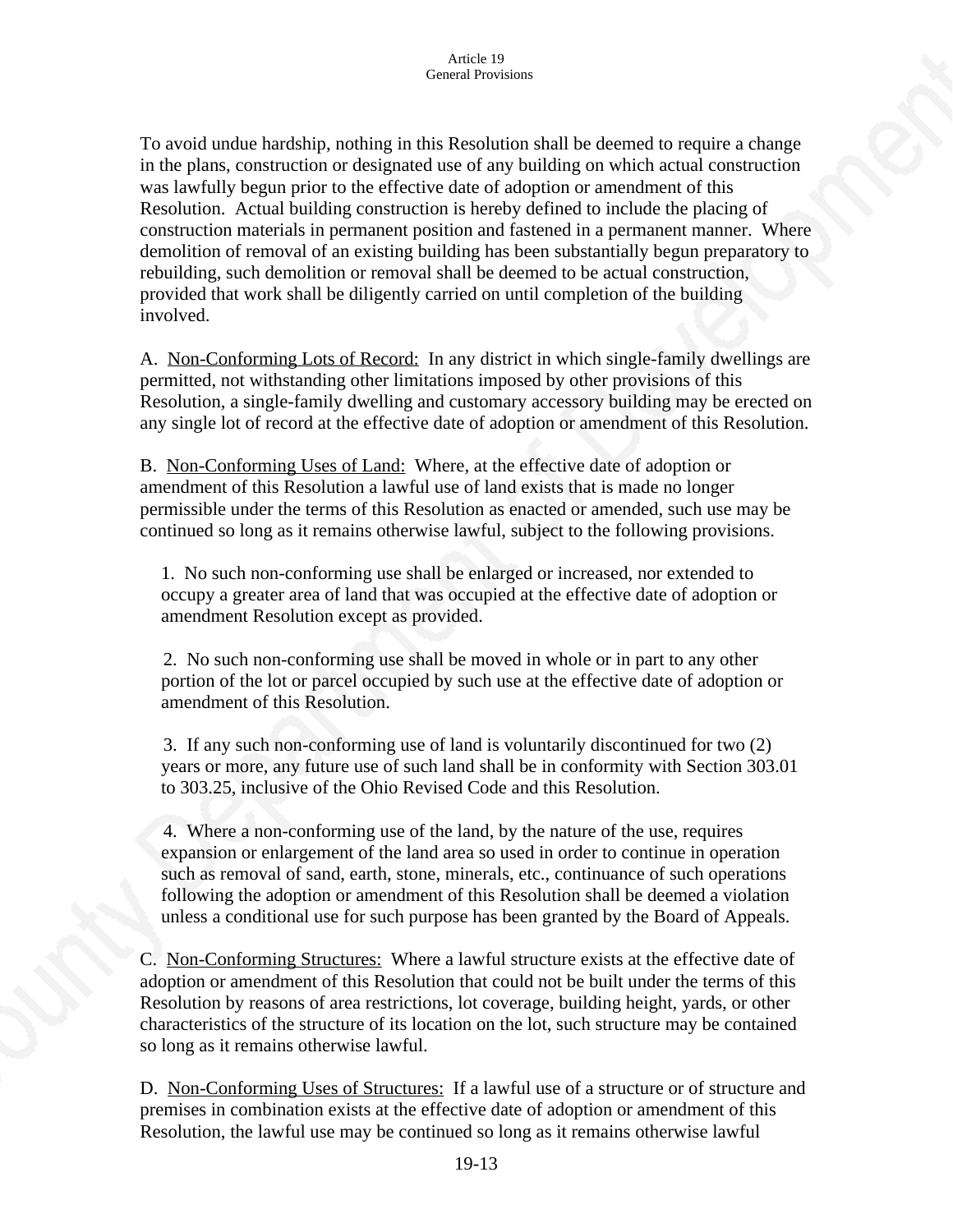subject to the following:

 1. If no structural alterations are made, any non-conforming use of a structure, or structures and premises, may be changed to another non-conforming use provided that the Board of Appeals, either by general rule or by making findings in the specific case, shall find that the proposed use is equally appropriate or more appropriate to the district than the existing non-conforming use.

 2. Any structure or structure and land in combination, in or on which a nonconforming use is superseded by a permitted use, shall thereafter conform to the regulations for the district in which such structure is located, and the nonconforming use may not thereafter be resumed.

 3. If any such non-conforming use of a structure or structure and premises in combination, is voluntarily discontinued for two (2) years or more, any future use of such structure or structure and premises in combination shall be in conformity with Section 303.01 to 303.25, inclusive, or the Ohio Revised Code and this Resolution.

E. Repairs and Maintenance: On any building devoted in whole or in part to any nonconforming use, ordinary repairs and repair or replacement of walls, fixtures, wiring, or plumbing, are permitted.

F. Restoring Buildings: When a building or structure, the use of which does not conform to the provisions of this Resolution, has been damaged by explosion, fire, Act of God, or the public enemy to the extent of twice its assessed value for tax purposes, it shall not be restored or reconstructed or in any way used except in conformity with the district regulations of the district in which the building is situated. When a non-conforming use qualifies for such reconstruction, a building permit shall be secured for that purpose within one (1) year from the date of occurrence of such damage, and such reconstruction shall be diligently prosecuted and completed without delay. Failure to comply with the above restrictions shall cause such non-conforming uses to lapse, and the premises shall conform thereafter to the established district regulations therein.

G. Violations not Rendered Non-Conforming: A use, structure, or lot in violation of the provisions of the Resolution shall not become non-conforming upon the adoption of an amendment to the Resolution. Nothing in this resolution shall be deemed to prevent the strengthening or restoring to a safe condition of any building or part thereof declared to be unsafe by an official charged with protecting the public safety, upon order of such official.

## **19.20 MOBILE HOME & RECREATION VEHICLE**

A. No person shall occupy any mobile home or recreation vehicle as a residence in any district outside an approved and licensed mobile home park or trailer court, except as provided in the A-2, General Agriculture District.